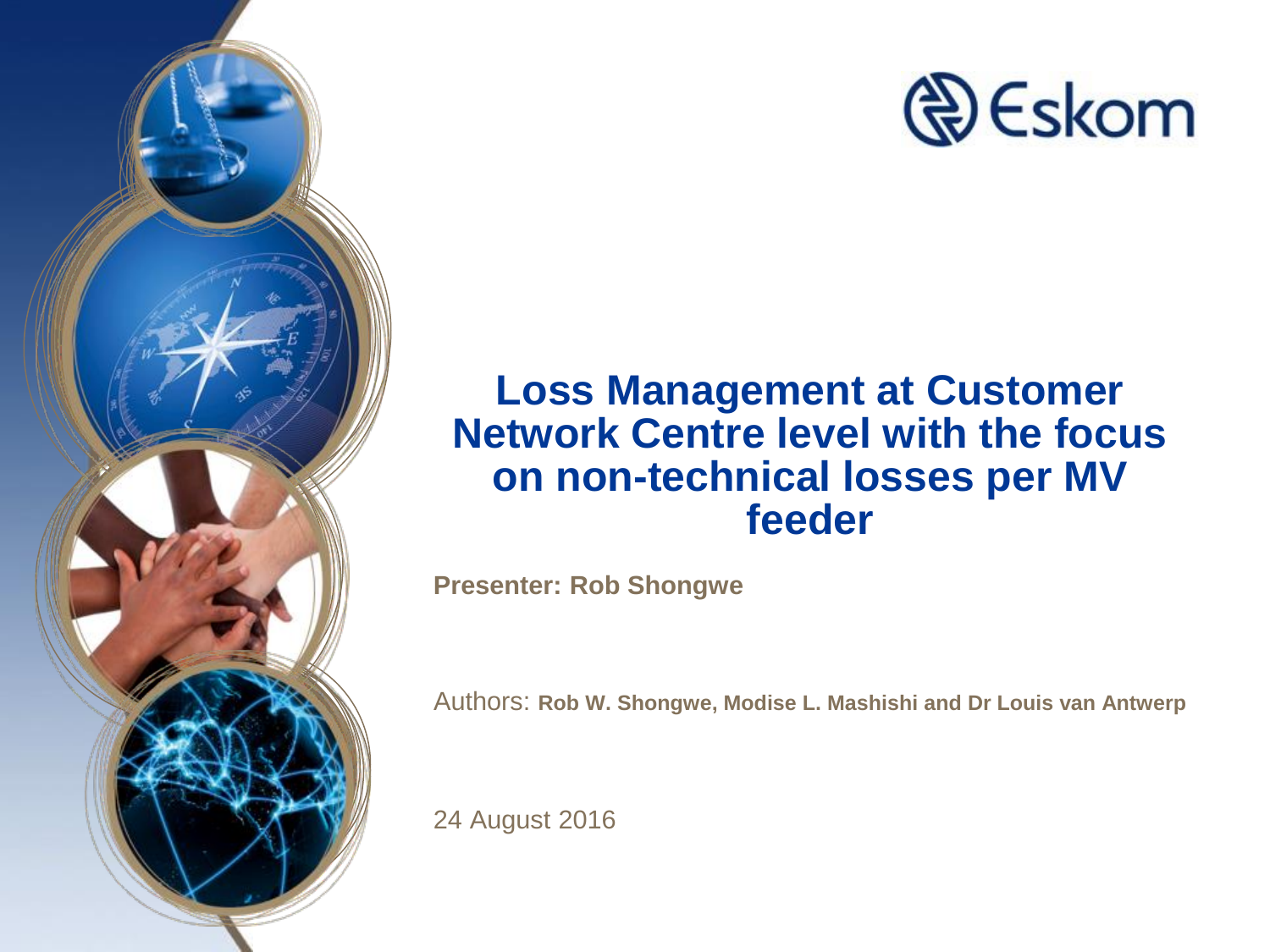**Energy Flow**



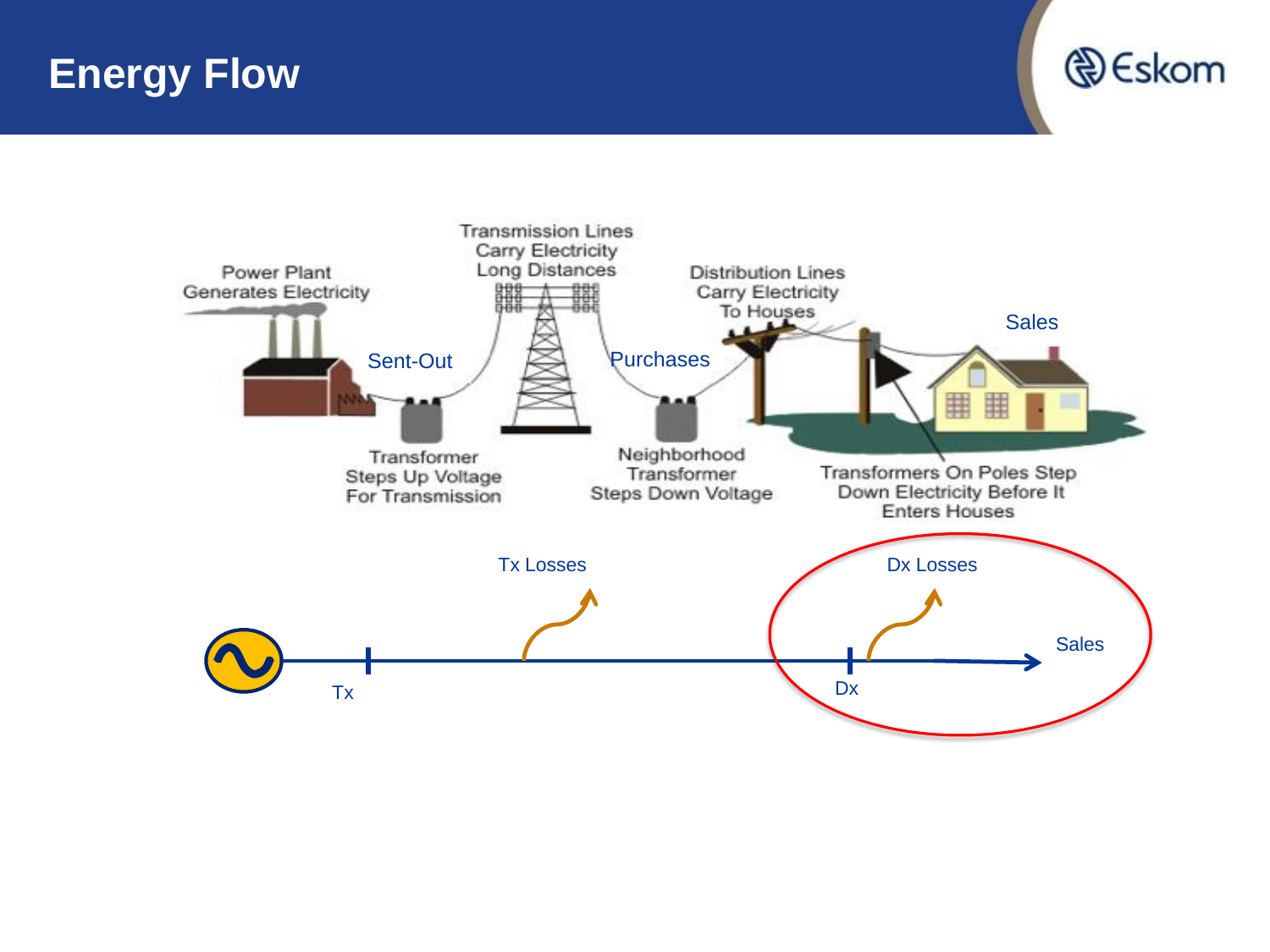#### **Points for discussion**

- Overview
- Simple network diagram
- Typical network scenario
- Feeder balancing process
- Feeder Balancing Application data architecture
- Mapping of substations/switching stations, stats meters and feeders
- Typical Energy Balancing Calculation
- Conclusion

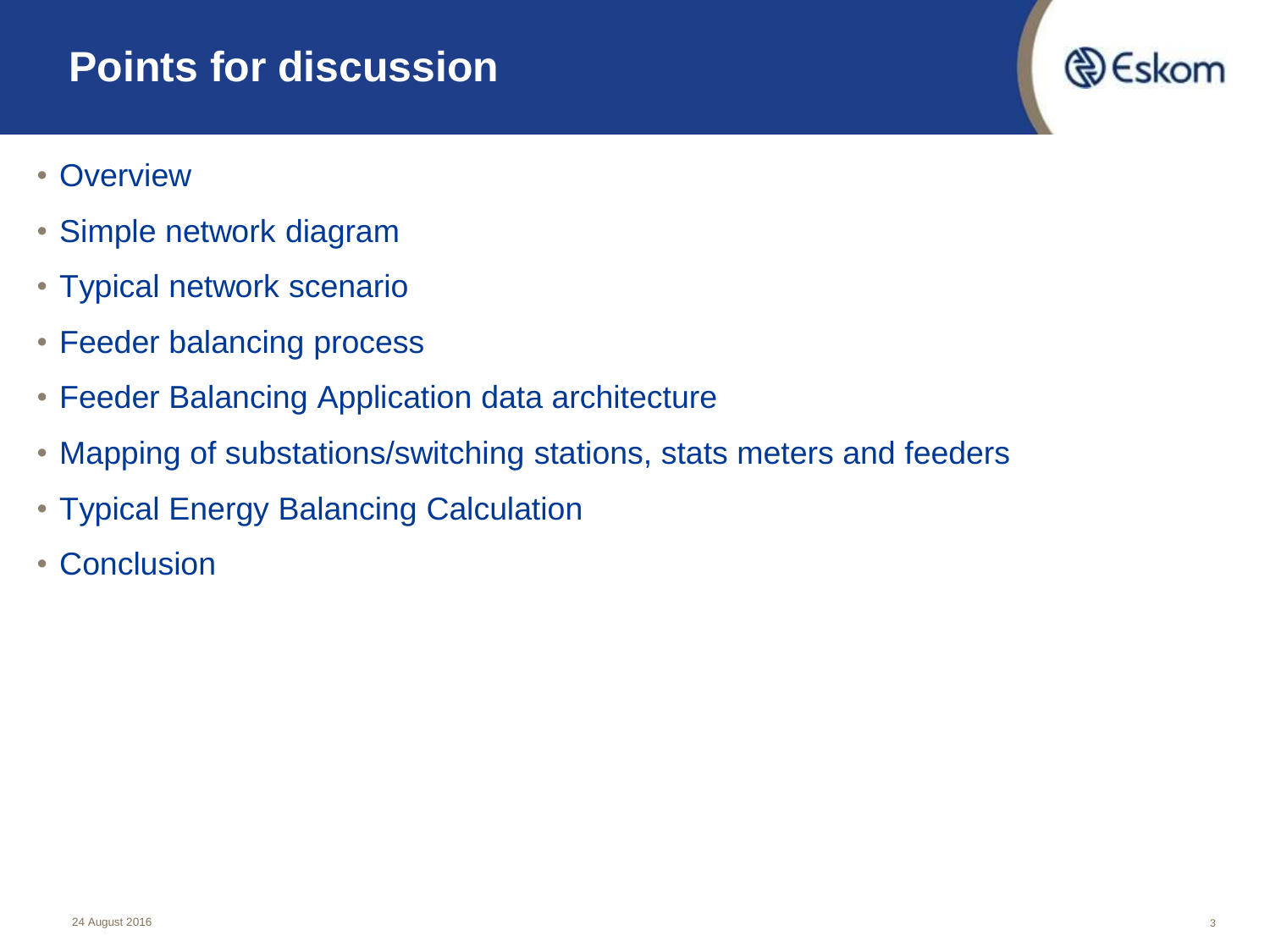#### **Overview**



- The Feeder Balancing Application (**FBA**) purpose is to enable calculation and analysis of Technical Losses (TL) and Non-Technical Losses (NTL) by comparing energy delivered to energy used at **MV** feeder level.
- FBA enables the **mapping** of stats meters to feeders, mapping of **unallocated prepaid sales** to feeders, **adjustment** on energy delivered and used, setting and changing various **statuses** and TL %.
- **Energy Delivered** readings are recorded and calculated on a **Stats Meter** from **meter management system.**
- **Energy Used** is customer consumption billed on **customer billing system**. This is linked to and summed up at a **Feeder (Overhead Line)**.
- Substation, Feeder and Transformer/Bulk details and mappings**.**
- **TL** is calculated on a Feeder (Overhead Line)**.**
- **NTL** = (Energy Delivered TL) Energy Used. This should be calculated on a Stats meter.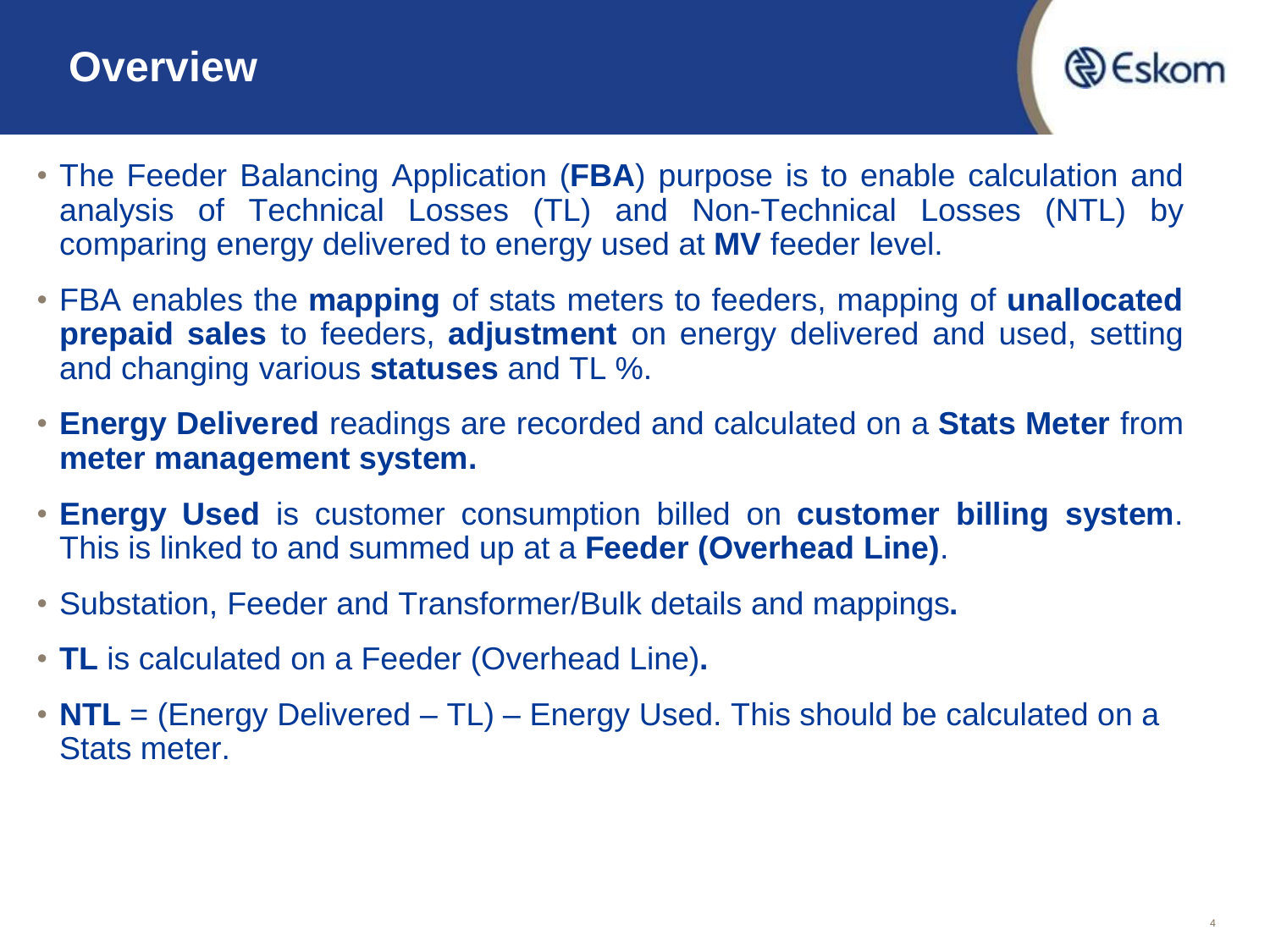## **Simple network diagram**



**D** Eskom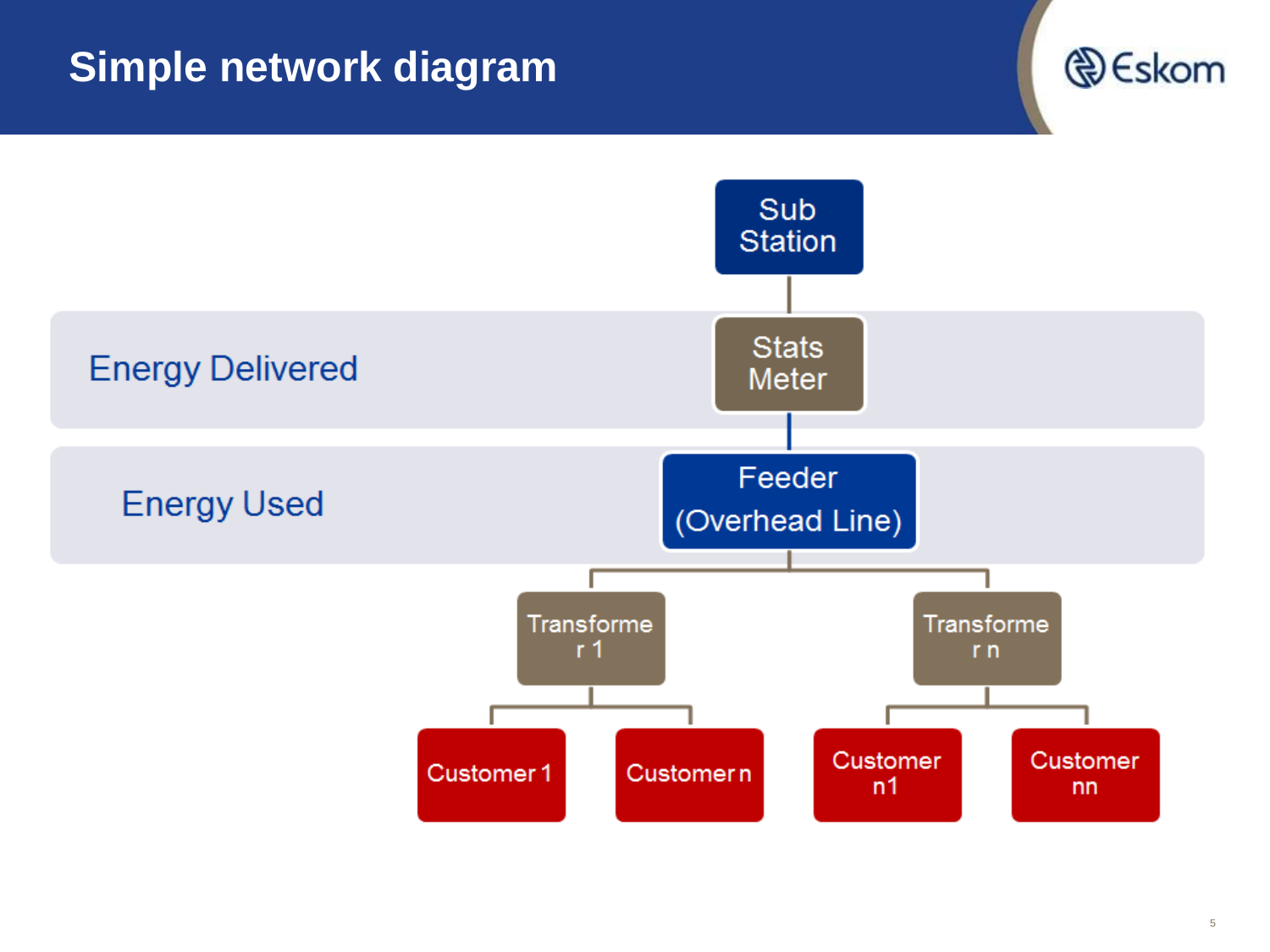## **Typical scenario i/ii)**



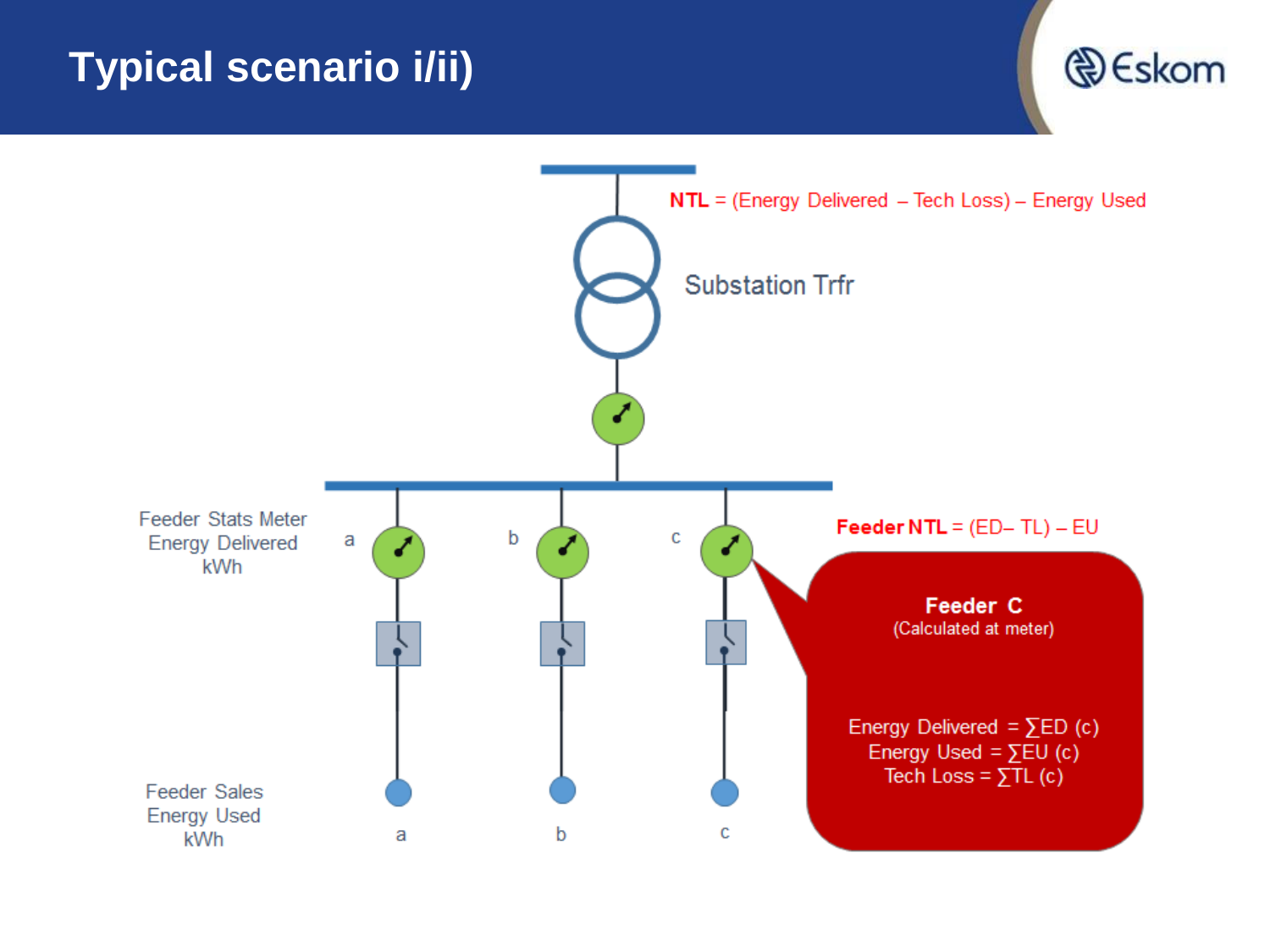## **Typical scenario ii/ii)**



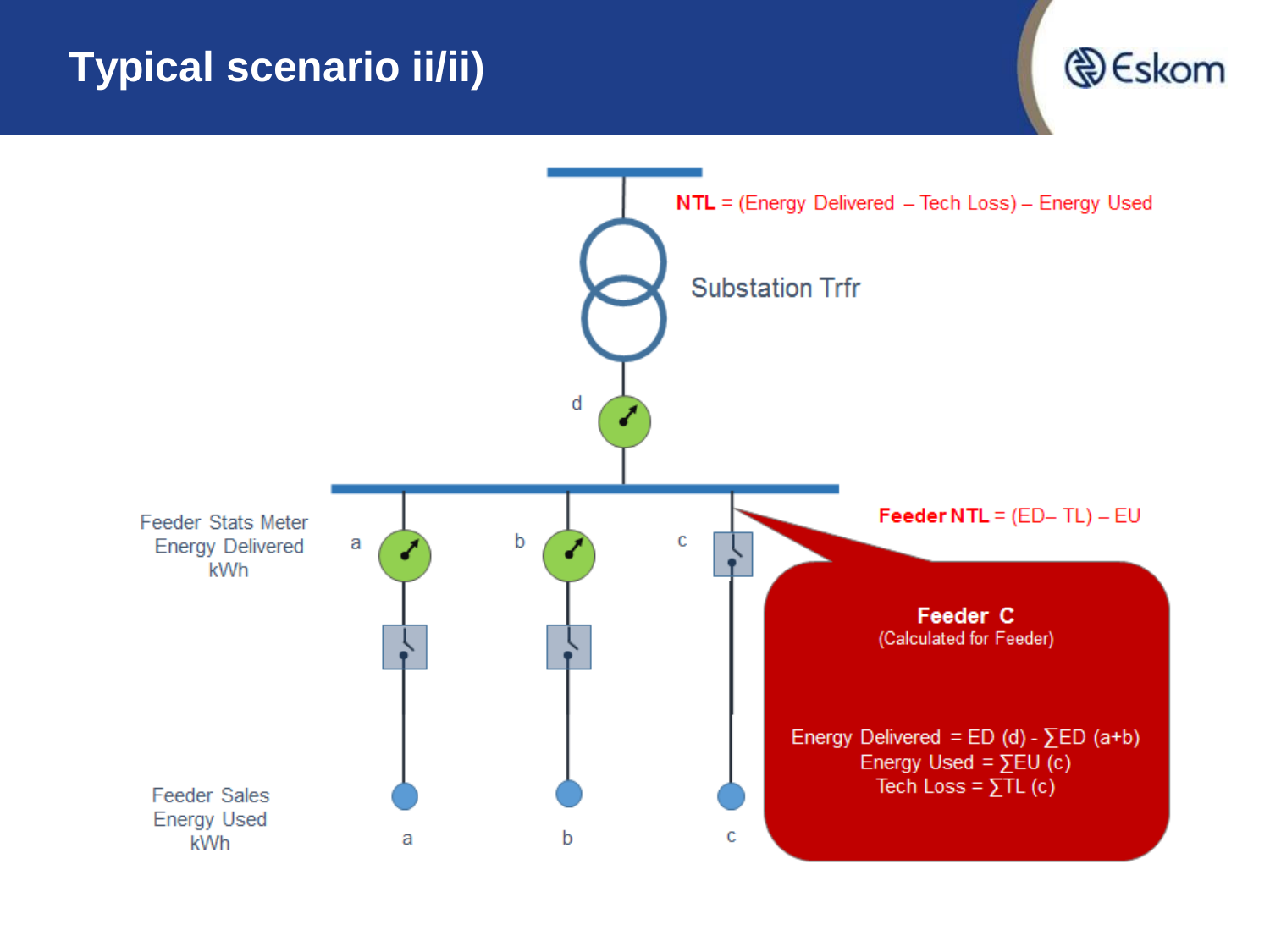## **Feeder balancing process**



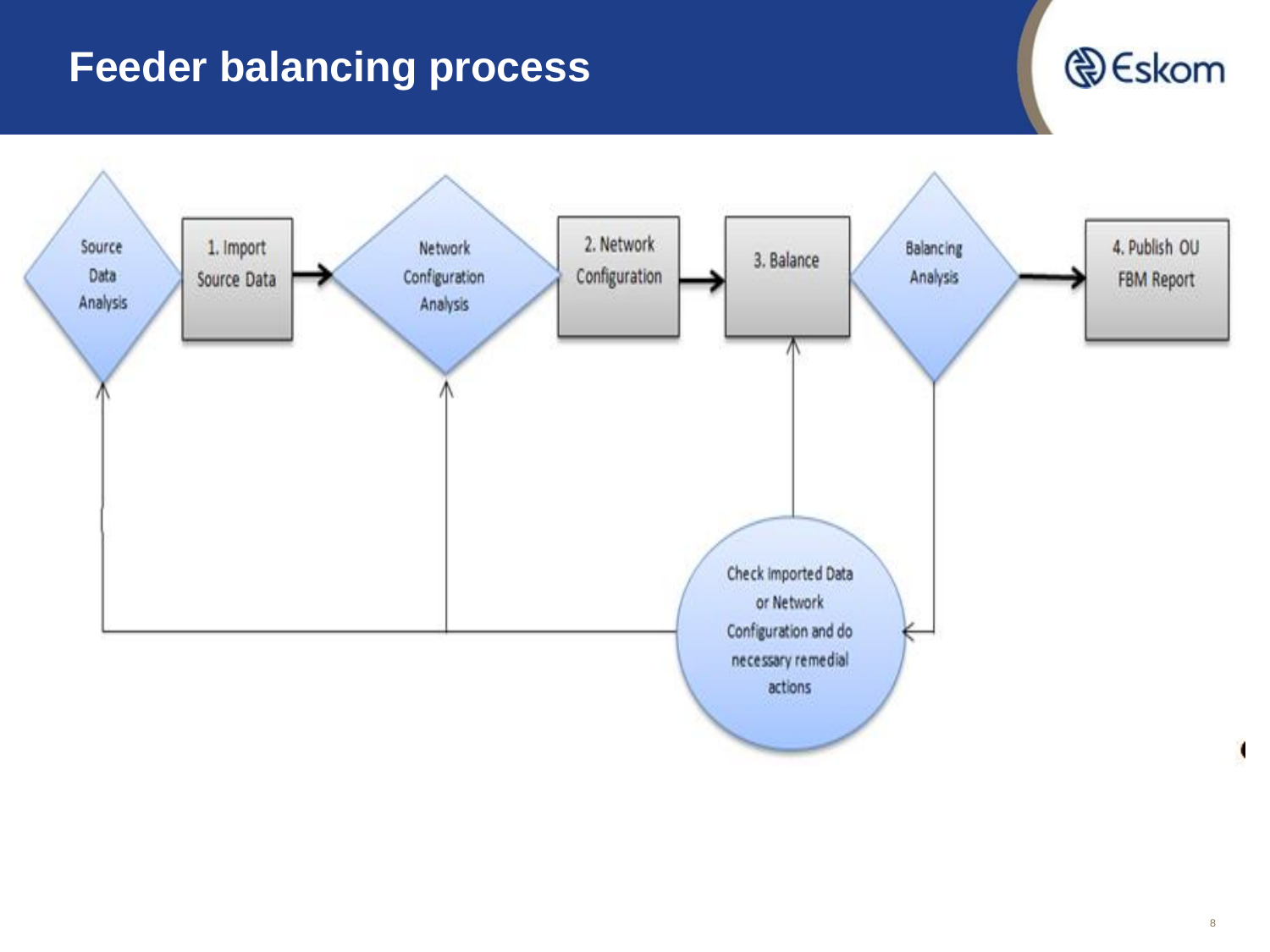#### **FBA Data Architecture**



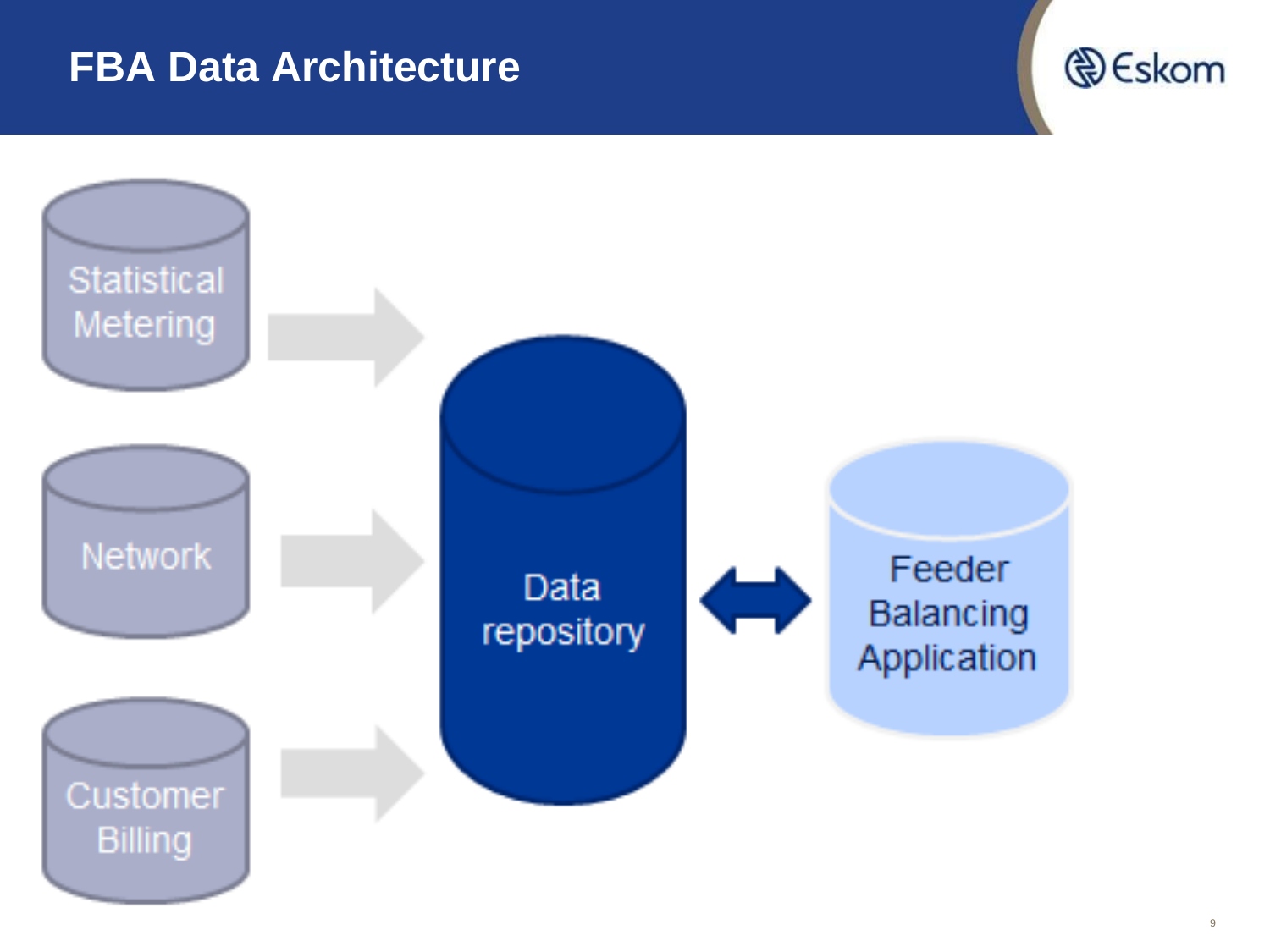#### **Mapping of substations/switching stations, stats meters and feeders**



**D**Eskom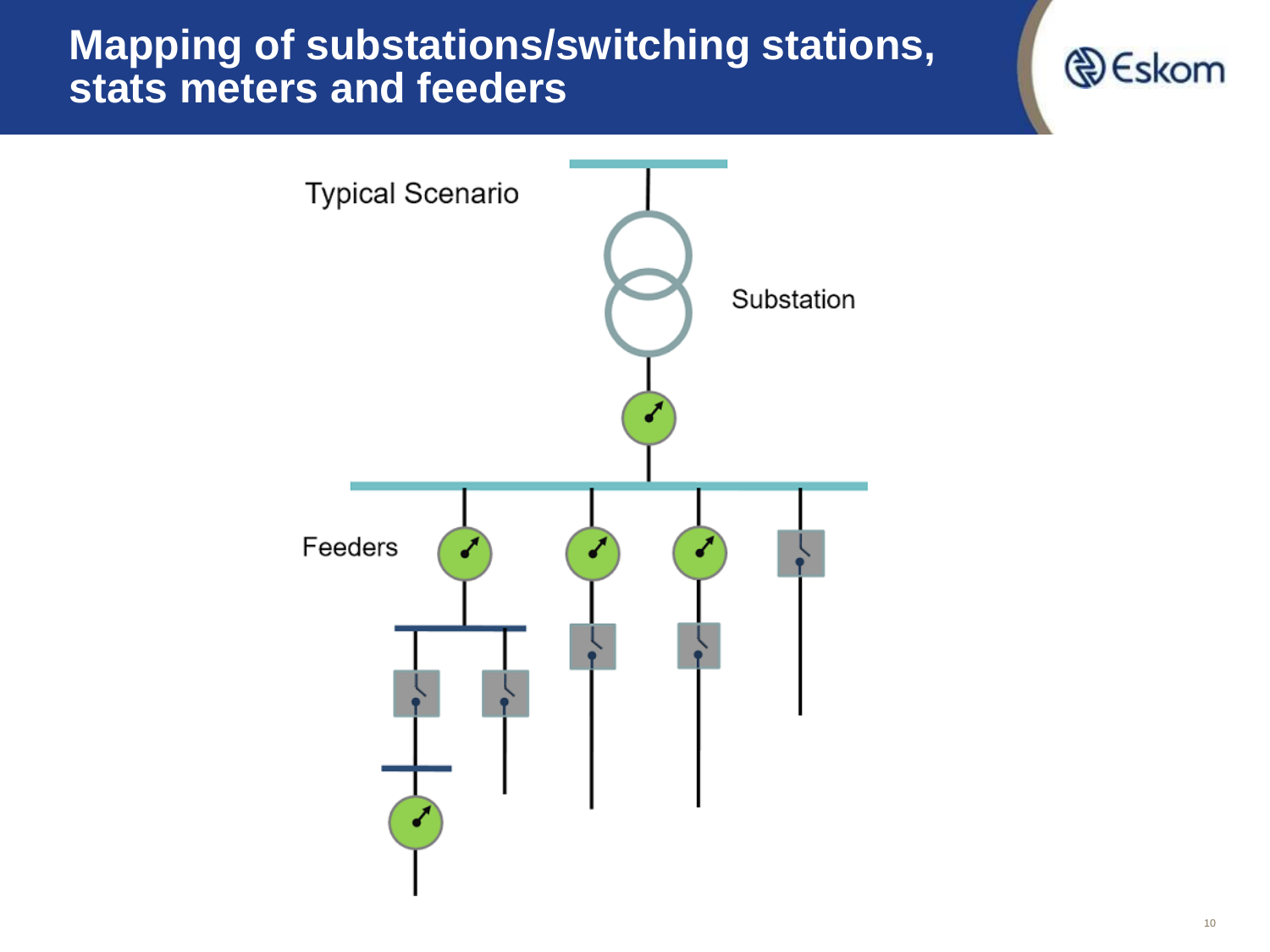## **Typical Energy Balancing Calculation i/ii)**



**A** Eskom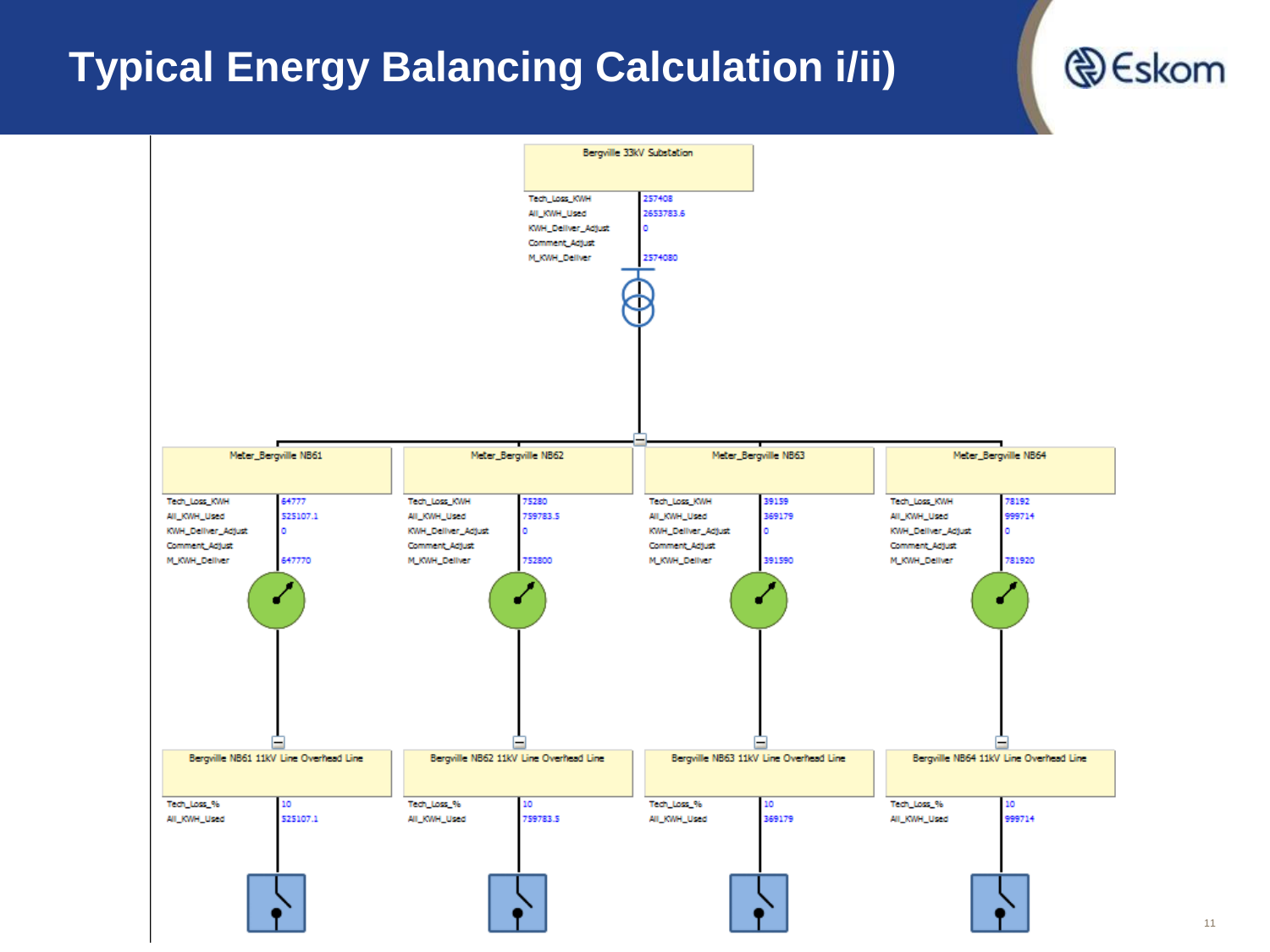## **Typical Energy Balancing Calculation ii/ii)**



| <b>Scenarios</b>                              |     |        | <b>Feeder breakdown</b> |                              |      |        |
|-----------------------------------------------|-----|--------|-------------------------|------------------------------|------|--------|
| <b>Can not Balance</b>                        | 36  | 8.26%  | <b>Fdrs Metered</b>     |                              | 832  | 76.97% |
| <b>Sub / Fdr Meter Combination</b>            | 13  | 2.98%  |                         | <b>Metered via Sub meter</b> | 45   | 4.16%  |
| Sub Metered -> 1 Fdr not Metered              | 2   | 0.46%  |                         | Metered via Fdr meter        | 787  | 72.8%  |
| Sub Metered $\geq 2$ or more Fdrs not Metered | 4   | 0.92%  |                         |                              |      |        |
| Sub not Metered -> All Fdrs Metered           | 189 | 43.35% | <b>Fdrs Not Metered</b> |                              | 3    | 0.28%  |
| <b>Substation not Mapped</b>                  | 192 | 44.04% | <b>Fdrs Not Mapped</b>  |                              | 246  | 22.76% |
| <b>Total</b>                                  | 436 |        | <b>Total</b>            |                              | 1081 |        |

| <b>Balancing Non Tech Loss</b>      |             |               |               |                |              |             |            |  |
|-------------------------------------|-------------|---------------|---------------|----------------|--------------|-------------|------------|--|
|                                     | <b>Fdrs</b> | <b>Meters</b> | <b>ED kWh</b> | <b>NTL kWh</b> | <b>NTL %</b> | NTL % 12mma | Fdrs < 30% |  |
| <b>KwaZulu-Natal Operating Unit</b> | 832         | 730           | 533787039     | 71014186       | 13.3%        | 17.44%      | 470        |  |
| <b>Empangeni Zone</b>               | 196         | 163           | 188804732     | 24083369       | 12.76%       | 16.43%      | 94         |  |
| <b>Newcastle Zone</b>               | 238         | 220           | 117964641     | 13138307       | 11.14%       | 16.11%      | 146        |  |
| <b>Pietermaritzburg Zone</b>        | 398         | 347           | 227017666     | 33792510       | 14.89%       | 18.89%      | 230        |  |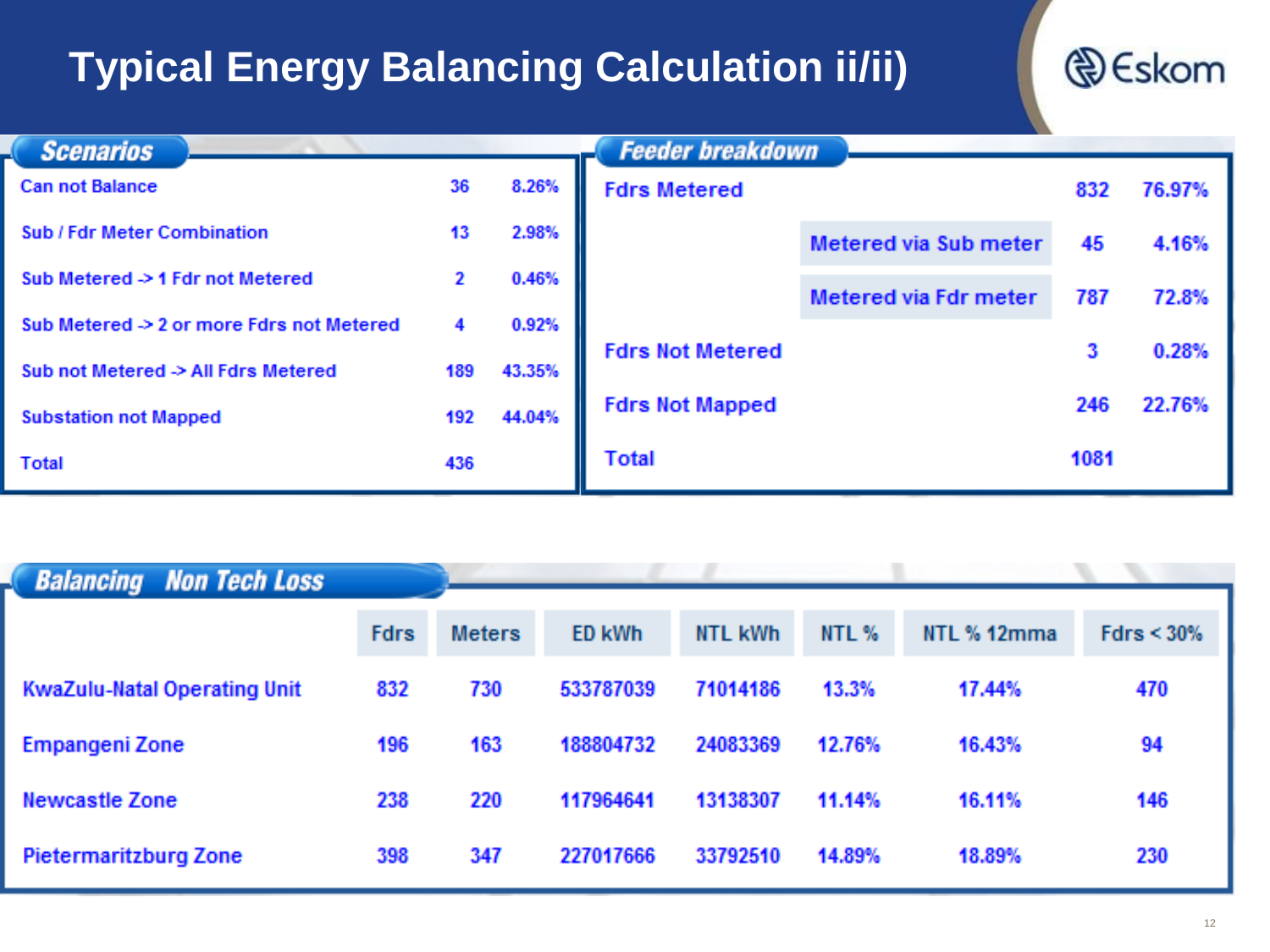## **Conclusion**

Eskom

- The case shows how the systemization of losses reduction in all business levels with the focus on the lowest level of the network at MV is done.
- For the systemisation and automisation of accurate loss calculations there are data requirements for energy delivery, energy consumption and network/configuration as well as predefined business rules adjustable to business needs.
- Network in a form of stats metering equipment and operating technology infrastructure needs to be integrated to enable the flow of the data required.
- FBA software is fed with business knowledge and experience to ensure automation of this energy balancing process in all business areas.
- Automating the calculation process gives allowance for more time to be invested in investigations and analysis.
- This paper focused at a portion of the feeder balancing process except the analysis which will form part of a follow up paper.
- The follow up paper will look at how to apply the functionality of the tools built within FBA software for effective analysis to support revenue recovery and protection.